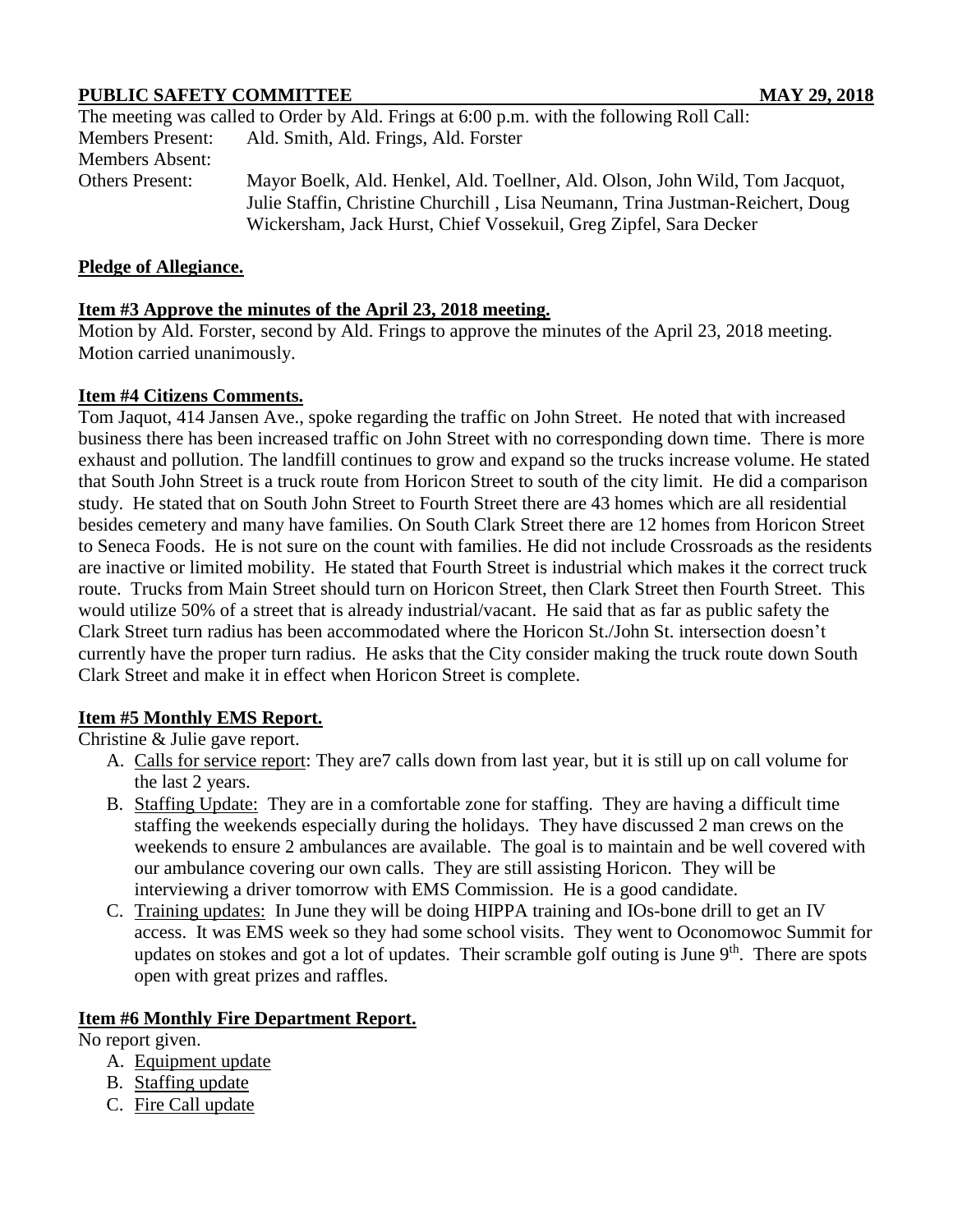## **Item #7 Monthly Police Department Report.**

- A. Monthly Update: As of Friday they have a suspect in custody on robbery at BP on Christmas. It is the same suspect at Shell Station.
- B. Equipment Update: The tough books are in and they are working them getting them set up with our IT and Dodge County IT. They should be in the cars in 1-2 weeks.
- C. Community Programs Update: The Heroin summit had a good turnout. A thank you to the city for participating. National night out will be August 7 at Foster Park. Flight for life will be landing with activities and more additions to come. They are working on organizing a bike rodeo with the Fire Dept. and EMS. There recently was a low speed bike accident.

## **Item #8 Discuss/Approve Closing Allen Street for Jazzerita event July 20, 2018.**

This is a new event Trina Justman-Reichert discussed it. It is not in a tent. There will be Jazzercise on Allen Street between Don Ramon and New China. They are seeking permission to shut the street down for the 45 min event. Afterward, they will be drinking in Don Ramon. They've had a lot of success with yoga and wine events and they wanted to do it with margaritas. As you can't get a picnic license margaritas they are working with Don Ramon.

Motion by Ald. Frings, second by Ald. Forster to approve shutting down Allen Street for Jazzerita on July 20, 2018. Motion carried unanimously.

## **Item #9 Discuss with possible action traffic on John Street.**

Ald. Smith noted that he likes Tom Jaquot's statements. The truck route has been moved around, but he would like to get our engineer to figure out the reasoning. John Street has been reinforced with concrete. The engineer will need to determine if it's feasible to redirect the traffic. Ald. Smith discussed the turning lanes and oversized trailers. It was noted that Horicon Street is a state highway and there will be more residents that would be affected by moving the truck route. It was also noted that Fourth Street is in bad condition.

Motion by Ald. Frings, second by Ald. Forster to direct this to the City Engineer to study redirecting the truck route to Clark Street. Motion carried unanimously.

#### **Item #10 Discuss/Approve Temporary Class "B"/ "Class B" license for Mayville Chamber of Commerce, Audubon Days Biergarten, event to be held on June 1, 2018.**

Lisa Neumann discussed that this is at the Pavilion. It is a second annual event for the Chamber. They are celebrating the German heritage with a band, fish fry, beer/wine. Tickets are \$25. The event is June 1, 2018 from 4pm-8pm.

Motion by Ald. Frings, second by Ald. Smith to approve the Class "B"/ "Class B" license for Mayville Chamber of Commerce, Audubon Days Biergarten, event to be held on June 1, 2018. Motion carried unanimously.

## **Item #11 Discuss/Approve Temporary Class "B" license for Main Street Mayville Inc., Music in the Park, event to be held on June 14, 2018.**

Motion by Ald. Forster, second by Ald. Smith to approve the temporary Class "B" license for Main Street Mayville Inc., Music in the Park, event to be held on June 14, 2018. Motion carried unanimously.

# **Item #12 Discuss/Approve Temporary Class "B "/ "Class B" license for Cramer Cancer Foundation, Throwing Bags for a Cure, event to be held on June 9, 2018.**

This event is at Theiler Park and is not a new event.

Motion by Ald. Forster, second by Ald. Frings to approve the temporary Class "B "/ "Class B" license for Cramer Cancer Foundation, Throwing Bags for a Cure, event to be held on June 9, 2018. Motion carried unanimously.